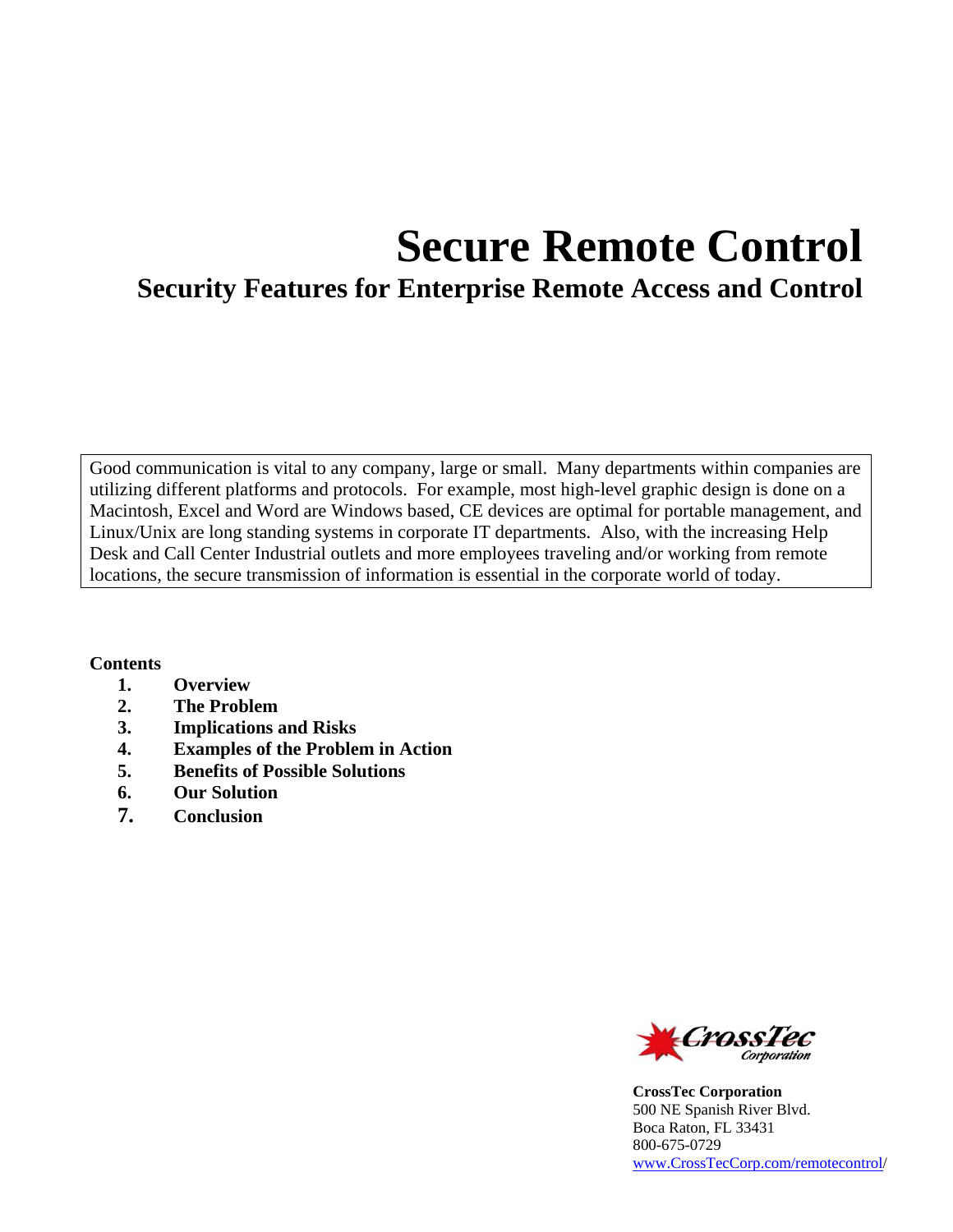# **Secure Remote Control Security Features for Enterprise Remote Access and Control**

#### **1. Overview**

Remote Control Software has enabled IT administrators to efficiently manage networks for almost thirty years. By connecting directly to the desktop of end user computers, companies have saved invaluable amounts of time, money, and energy.

There are a large number of remote control applications and services available today that all claim to have different unique capabilities. The following white paper analyzes some of the current trends in the remote control industry and identifies useful features to seek that will not only allow administrators to control another computer, but enable them to securely manage an entire network as well.

#### **2. The Problem**

Good communication is vital to any company, large or small. Many departments within companies are utilizing different platforms and protocols. For example, most high-level graphic design is done on a Macintosh, Excel and Word are Windows based, CE devices are optimal for portable management, and Linux/Unix are long standing systems in corporate IT departments. Also, with the increasing Help Desk and Call Center Industrial outlets and more employees traveling and/or working from remote locations, securely transmitting information is essential in the corporate world of today.

However, more statistics indicate that 22% of companies in the United States are not meeting regulatory requirements for business continuity, information security, or electronic records retention. Furthermore, more than half (56 percent) of company boards rarely or never discuss policies regarding access to critical information, leaving the tasks to IT Security management teams to comply with Federal regulations.

Nearly 80 percent of managers in security and human resources reported that workplace violence is a bigger problem today than it was two years ago. A survey from Risk Control Strategies found that close to 70 percent of managers that were interviewed said many incidents go unreported. Disgruntled employees are also finding new ways to get even with companies after layoffs, pay cuts or outsourcing with the use of computer viruses or sabotaging company products.

#### **3. Implications and Risks**

Hackers have long enjoyed accessing and stealing valuable information and disgruntled employees who are not satisfied with their working conditions have sabotaged many computer networks. Other employees with access to certain information have faced legal consequences for manipulating financial records and funneling money to offshore bank accounts. Surveys show that 60 percent of security breaches are internal, but 70 percent of people are worried about hackers on the outside. Some companies even spend 90 percent of their security efforts on firewalls alone.

A recent study from a threat management and risk assessment firm found that the majority of 223 security and human resource executives said that workplace violence is a bigger problem now than it was two years ago. Twenty-three percent of them said that employees intentionally downloaded viruses over the past 12 months. Another study stated that 88 percent of outsourcers cited employee backlash as their primary concern. (http://www.csoonline.com/metrics/). This creates problems for everyone.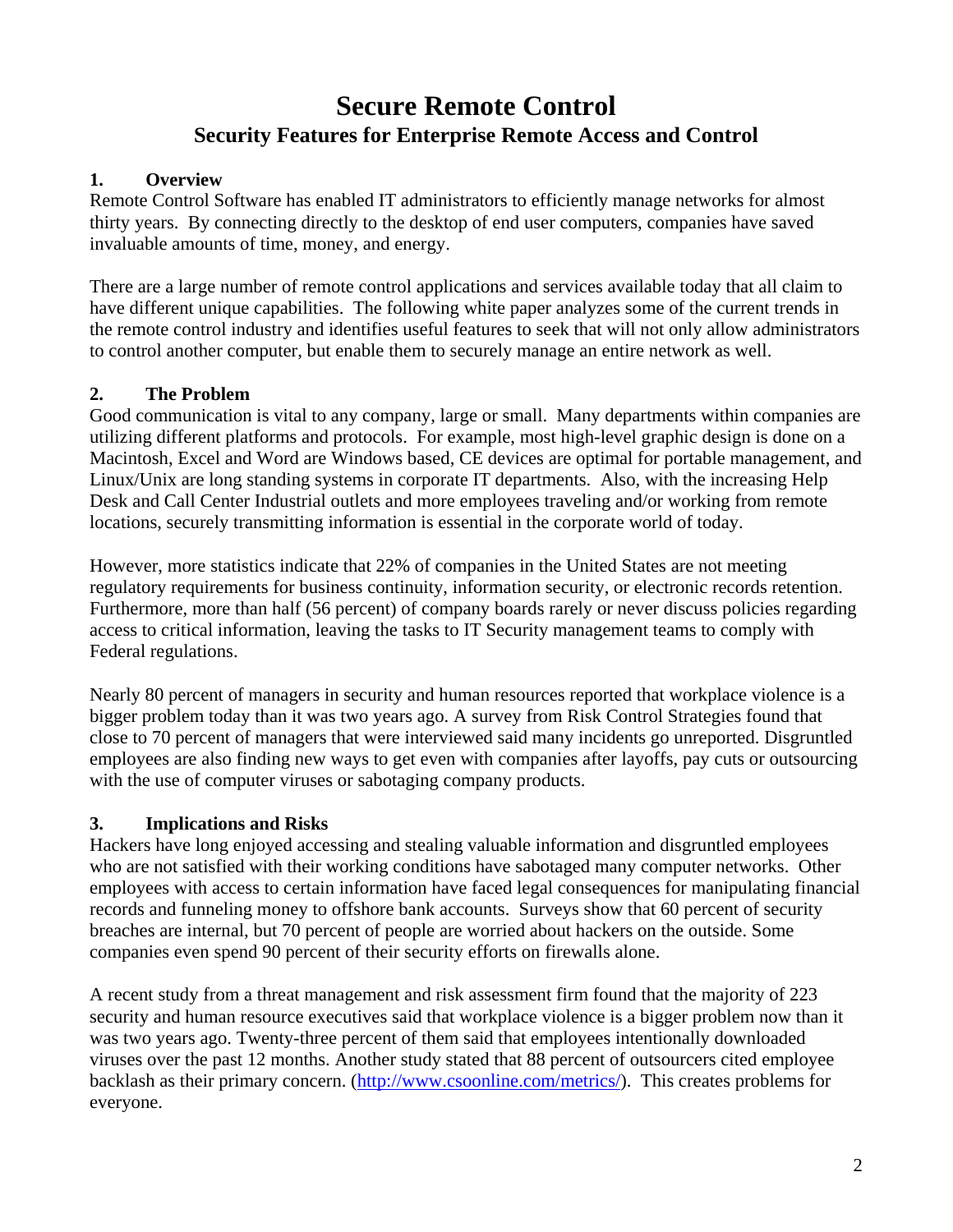To battle this, the United States Government is armed with an arsenal of laws and regulations to protect the unauthorized flow of information, including the Gramm-Leach-Bliley Act (GLBA), the Sarbanes-Oxley Act of 2002 (SOX), the Health Insurance Portability and Accountability Act (HIPAA), and enforcement of Payment Card Industry (PCI) Data Security Requirements. Not adhering to these Federal regulations or securely protecting your network from malware will bring serious consequences, including:

- Excessive dollars spent to correct infiltration of network systems due to malware
- Regulatory fines  $\&$  penalties levied by the Federal Government
- Increased expenses for labor, hardware maintenance and insurance

## **4. Examples of the Problem in Action**

Victims of the 2004 & 2005 Hurricane Seasons, fires, and flooding across the country are all-tooaware of the business disruptions. Now the CDC and USDA are accelerating measures to protect against the Avian Influenza (H5N1) strain virus and urging businesses and schools to have a plan, as coping with these vulnerabilities can place additional financial and social burdens on corporations nationwide.

Upgrading software is a relatively quick and simple procedure on one machine. However, for the IT employee of a large organization responsible for upgrading hundreds of computers, it can take days or even weeks to bring the computers up-to-date.

Road warriors often fall victim to information being accessed by non-legitimate personnel, especially with the advancements in laptop and wireless technologies. This creates a lack of confidence in personnel for using their computers outside the office. Also, many companies are now utilizing the portable CE devices to keep everything organized and simple to use in any environment and with the international scope of corporations today, secure remote connections are needed more than ever before.

In a survey conducted by the Computer Security Institute (www.csoonline.com/metrics/), 639 respondents reported that the average loss from unauthorized data access grew from \$51,545 in 2003 to \$303,234 in 2004. Also, average losses from information theft rose to \$355,552 from \$168,529. Total losses for those two categories were about \$62 million.

## **5. Benefits of Possible Solutions**

Remote control software can expand the usability and centralize the security of their network.. Remote control software links your keyboard, mouse and screen to any PC you need to control, and administrators have the ability to monitor all computers on the network to ensure they are not using their time for personal use and/or illegal activities. IT personnel can fix problems and keep every computer running at maximum productivity and employees can get technical support in a matter of seconds.

It's important for a remote control program to support a variety of different operating systems, especially for large enterprises that have several platforms operating on the network. Some applications go way beyond passwords and encryptions to offer several different levels of security. Additional ports provide hackers with multiple back-door entry-points into a network to provide increased vulnerability to the network.

Software-Based Remote Control solutions are designed for a private network environment. These have more features and security and configuration options than web-based or ActiveX solutions.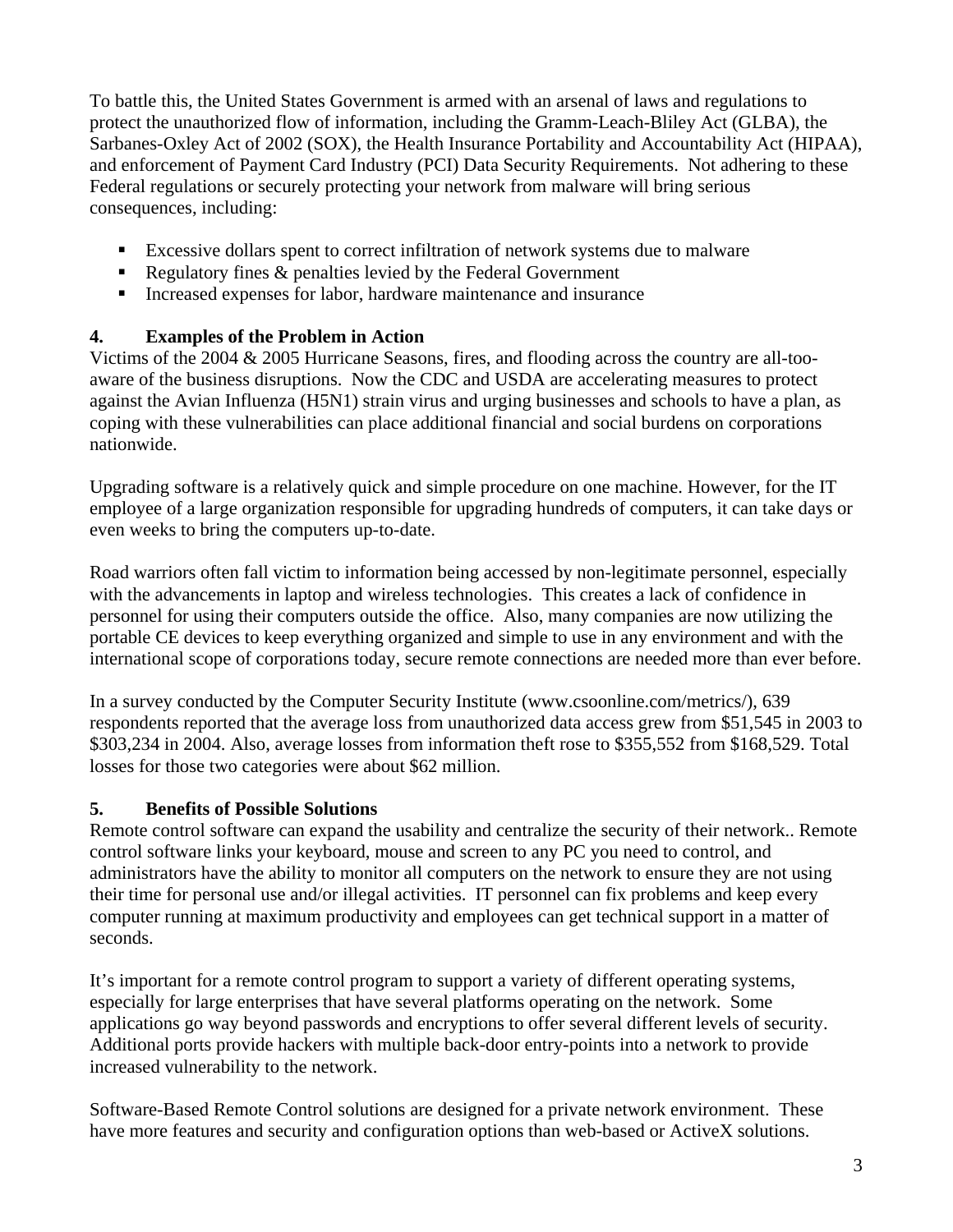Software-based remote control solutions usually have a set purchase price; once the software has been purchased it can be used as often as needed. With software-based remote control, a Control application and a Client application must be present on both ends of the connection in order for a remote session to be conducted. This enables a Control to securely connect directly to the desktop of a Client machine.

A Remote Command Prompt takes the interruptions out of remote control sessions. With a remote command prompt, an administrator can conduct remote maintenance without actually remote controlling the Client's desktop or interrupting the end user at the remote machine.

By standardizing in remote control software it is possible to deter hackers and minimize the threat of malicious actions to improve organization, communication and file sharing within a company allowing more productive and efficient work to be accomplished. However, hackers generally try to erase all activity logs in order to destroy any evidence or footprints that could blow their cover. A good security strategy will enable all Control and Client activity logs to be stored in a central, secure network location as well as the computer's system log such as Windows Event Viewer. This way, any intrusions or tampering with of company information is recorded and logged for the network administrator to investigate.

Some software solutions include Internet Gateway Servers. A gateway server functions like a traffic patrol officer, directing all in/out-bound data streams through a single port in a firewall such as HTTP or HTTPS. This assures that no additional ports are opened in a firewall each time a new remote control session is initiated.

Once the system administrator has assigned who can remote control the clients using Active Directory or basic NT authentication, every time a remote connection is attempted, the Control logging in can be identified by their Active Directory account. Another useful feature of a Remote Control Client is event logging. Every Client should have the ability to log to the Windows Event Log or a network location any activity done to the Client machine during a remote session, in the event of an intrusion by a hacker, or just for general auditing purposes, it is important that these logs be accurate and easy to understand. If an unrecognized or outside Control attempts to make a connection to a Client machine, the Client will automatically prevent them from establishing a connection and log the event accordingly.

There are many software solutions available for Remote Control and Access. However, like a mechanic without the right tools, a network won't reach its potential return on investment and provide the necessary security without the proper software.

#### **6. Our Solution**

The Remote Control Software from CrossTec lets you securely control and support PCs or Windows CE devices anywhere on the network. CrossTec offers comprehensive cross-platform support for Windows, Linux, Solaris, Pocket PC and Mac\* systems with TCP/IP, IPX, HTTP and NetBIOS protocols. The Internet Gateway delivers seamless Remote Control between multiple PCs that may be located behind different firewalls, and provides a stable and secure method for CrossTec enabled systems to locate and communicate over the Internet via an HTTP connection.

Full and comprehensive security is built in to all CrossTec modules. Everything from simple password protection to integration with Windows Security has been included. CrossTec supports AES